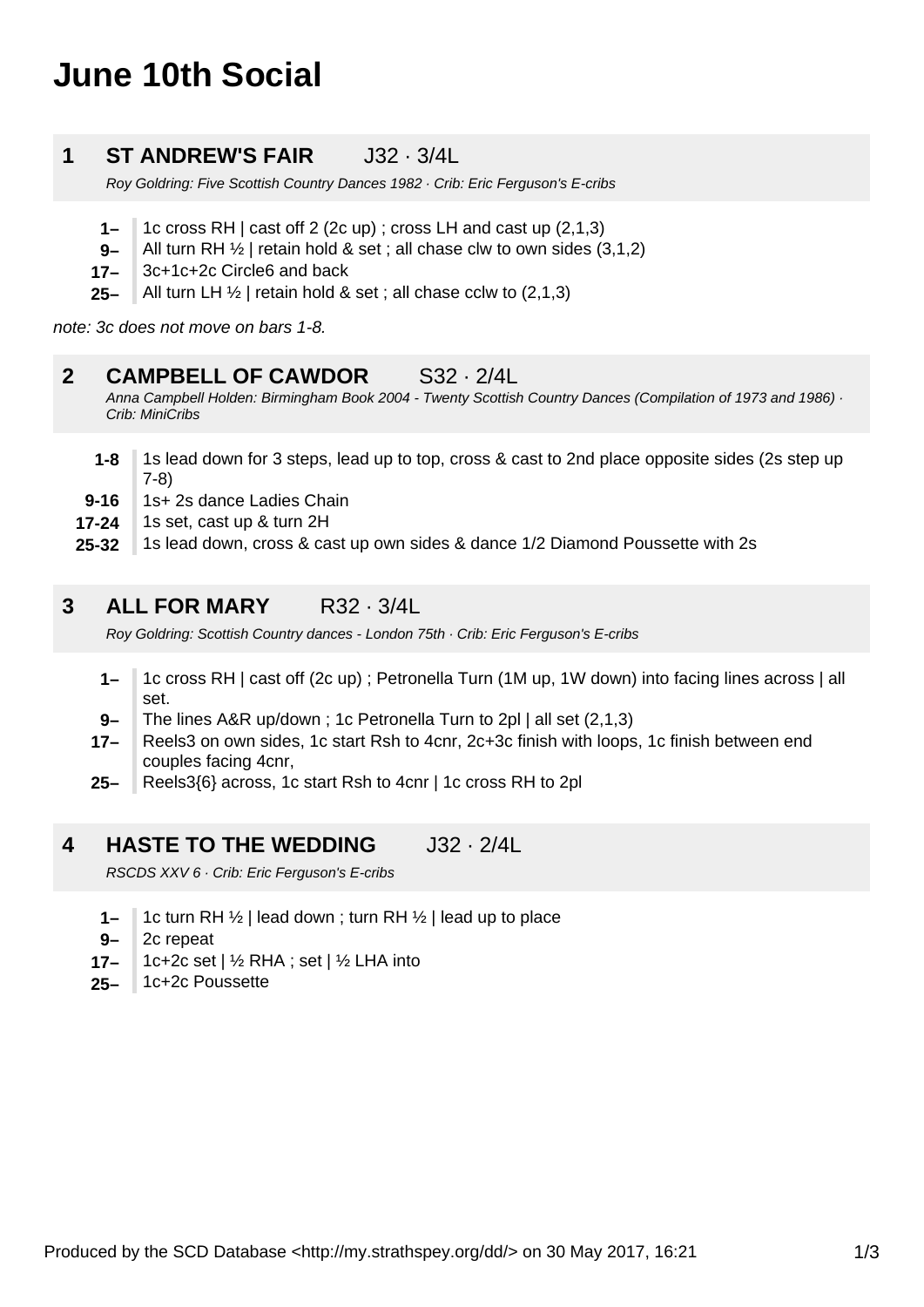## **5 BRUNETTE D'ECOSSE** S32 · 3/4L

Ann Dix: Reel Friends Book 2 · Crib: Eric Ferguson's E-cribs

- **1–** 1c+2c S&Link ; 2c+1c+3c set, advancing on 2nd step | Turn P BH into
- **9–** 3C Allemande, 1c finish facing 1cnr (3,1,2)
- **17–** 1c set to and turn 1cnr BH ; repeat with 2cnr, 1c finish Lsh touching in middle facing own side
- **25–** All (1c merging in) chase ½ clw ; all C turn BH 1½ (to 2,1,3)

#### **6 BAULDY BAIN'S FIDDLE** R32 · 3/4L

John Bowie Dickson: Lothian Collection · Crib: Eric Ferguson's E-cribs

- **1–** 1c turn RH | cast (2c up) ; turn LH 1½ and face out (2,1x,3)
- **9–** 1c dance cclw half round the set **while** 2c+3c RHA (2,1,3) ; 1c turn LH 1¼ to face 1cnr **while** cnrs chase  $\frac{1}{2}$  clw (3x, 1 in middle, 2x)
- **17–** 1c  $\frac{1}{2}$  Reel4 with 1cnrs pass Rsh;  $\frac{1}{2}$  Reel4 with 2cnrs (2,1,3)
- **25–** Circle6 and back

#### **7 RODNEY'S RANT** J32 · 3/4L

Ann Dix: QE Diamond Jubilee Dances · Crib: Eric Ferguson's E-cribs

- **1–** 1c set | cast (2c up) ; dance between 3c and cast up (2,1,3)
- **9–** Diagonal R&L (3x,1,2x)
- **17–** All S&Link3 into lines across ; repeat (2,1x,3)
- **25–** 1c ½ Fig8 L (W up, M down) ; All turn P RH (2,1,3)

#### **8 ORWELL LODGE STRATHSPEY** S32 · 3/3L

Ian Brockbank: QE Diamond Jubilee Dances · Crib: Eric Ferguson's E-cribs

- **1–** 1c+2c the Knot, 1c turn extra ½ to face 1cnrs
- **9–** 1c+1cnrs ½ Reel4, pass Rsh ; 1c+2cnrs ½ Reel4 (3x,1x,2x)
- **17–** All set | 1c petronella **while**{2} 2c+3c cast 1 place clw ; all set in lines across | 1c petronella **while**{2} 2c+3c cast 1 place clw (2,1,3)
- **25–** All set | all turn BH (2c to 1pl) 1c&3c ready for ; 1c+3c ½ Poussette (2,3,1)

**9 THE AUSTRALIAN LADIES** R32 · 3/4L

Robert M Campbell: Glasgow Assembly And Other Scottish Dances · Crib: Eric Ferguson's E-cribs

- **1–** 1c cross RH | cast off two (2c+3c up) ; 3c+1c RHA
- **9–** 1c lead to top, cross and cast to 2pl (3c down) ; 2c+1c LHA (2,1,3)

**17-32** 2c+3c (»corners«) set and change place RH four times following the track of R&L (3M&2W make polite turns) **while**{16} 1c cross (across or up/dn) RH and cast R round the corner four times.

Note by the deviser in TacTalk of jan. 1986: on [17-32] the corners set »as written«; they do not split the setting as is customanry in »J.B. Milne«.

Devised in May 1967 in New Zealand by Bob Campbell of Canada for Jean Conway, Elma See, Lorraine Dyall, and Margaret Gray of the Newcastle (Australia) Colleges Strathspey and Reel Club.